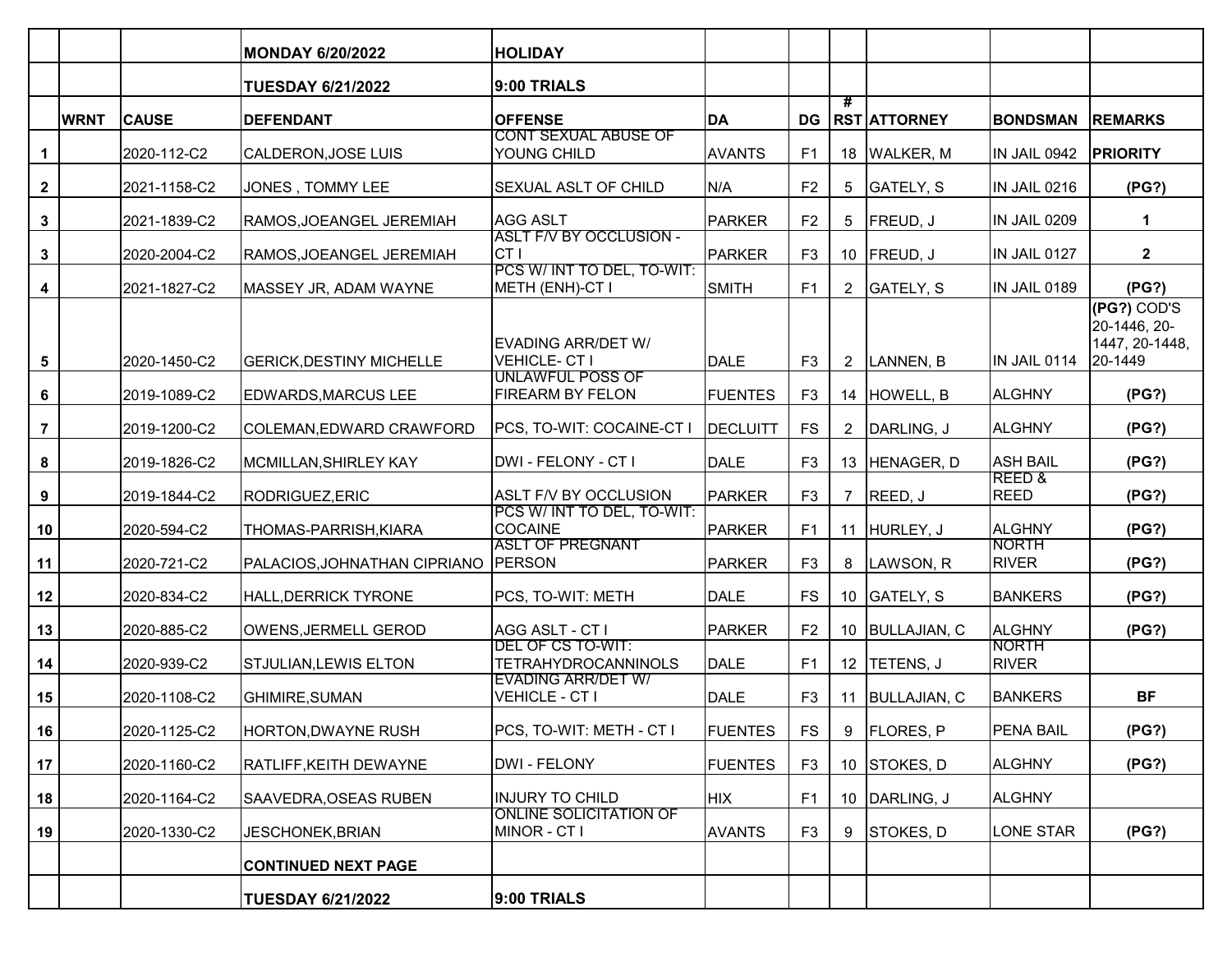|    | <b>WRNT</b>    | <b>CAUSE</b> | <b>DEFENDANT</b>              | <b>OFFENSE</b>                                      | DA              | DG             | #               | <b>RST ATTORNEY</b>     | <b>BONDSMAN</b> | <b>REMARKS</b>      |
|----|----------------|--------------|-------------------------------|-----------------------------------------------------|-----------------|----------------|-----------------|-------------------------|-----------------|---------------------|
|    |                |              |                               |                                                     |                 |                |                 |                         |                 |                     |
| 20 |                | 2020-1356-C2 | SLAUGHTER JR, PAUL ED         | ASLT F/V W/ PRIOR (ENH)                             | <b>PARKER</b>   | F <sub>2</sub> | 9               | OBENOSKEY, D            | <b>BANKERS</b>  |                     |
| 21 |                | 2020-1391-C2 | EDWARDS, DONNIE RAY           | <b>ASLT F/V W/ PRIOR</b>                            | <b>PARKER</b>   | F <sub>3</sub> | 7               | VILLARRIAL, G           | <b>ALGHNY</b>   |                     |
|    |                |              |                               |                                                     |                 |                |                 |                         | NORTH           |                     |
| 22 |                | 2021-1774-C2 | ALKUSARI, ZACHARY             | UNAUTH USE OF VEHICLE<br>PCS, TO WIT: COCAINE       | <b>PARKER</b>   | <b>FS</b>      | $\overline{2}$  | HOFFMAN, A              | <b>RIVER</b>    | (PG?)               |
| 23 |                | 2021-1777-C2 | <b>BOLEMAN, GEOFFREY DEAN</b> | $(ENH) - CTI$                                       | <b>DALE</b>     | F <sub>2</sub> | $\overline{2}$  | MCCLINTON, M            | ALGHNY          | (PG?)               |
|    |                |              |                               | <b>UNLAWFUL POSS OF</b>                             |                 |                |                 |                         |                 |                     |
| 24 |                | 2021-1817-C2 | LEAL, FRANCISCO SANCHEZ       | FIREARM BY FELON (HAB) -                            | SMITH           | F <sub>3</sub> | $\overline{2}$  | LESSMAN, K              | <b>BANKERS</b>  | (PG?)               |
| 24 |                | 2021-1818-C2 | LEAL, FRANCISCO SANCHEZ       | AGG ASLT (HAB) - CT I                               | <b>SMITH</b>    | F1             | $\mathbf{2}$    | LESSMAN, K              | <b>BANKERS</b>  | (PG?)               |
|    |                |              |                               |                                                     |                 |                |                 |                         |                 |                     |
| 25 |                | 2021-1838-C2 | PRIDE JR, RAVIS WILLIAM       | ASLT F/V W/ PRIOR (ENH)                             | <b>DECLUITT</b> | F <sub>2</sub> | $\overline{2}$  | MARTINEZ, P             | <b>BANKERS</b>  |                     |
| 26 |                | 2022-136-C2  | HUNT, RYAN TREMAYNE           | PCS, TO WIT: METH                                   | <b>FUENTES</b>  | F <sub>3</sub> | $\overline{2}$  | WIERSGALLA, J LEXINGTON |                 | (PG?)               |
|    |                |              |                               |                                                     |                 |                |                 |                         | <b>NORTH</b>    | **PSI <sup>IN</sup> |
|    | 27 WRNT        | 2019-1037-C2 | SAUCEDO, TIM                  | ASLT F/V BY OCCLUSION<br>PCS W/ INT TO DEL, TO-WIT: | <b>LAWSON</b>   | F3             |                 | 12 GRIPP, L             | <b>RIVER</b>    | DRAWER**            |
|    | <b>28 WRNT</b> | 2019-2036-C2 | <b>BRAMBLE, DENVER WAYNE</b>  | METH (ENH)                                          | DALE            | F <sub>1</sub> |                 | 16 GATELY, S            | <b>BANKERS</b>  |                     |
|    |                |              |                               | PCS. TO-WIT:                                        |                 |                |                 |                         | <b>NORTH</b>    |                     |
|    | <b>29 WRNT</b> | 2020-2125-C2 | <b>GUZMAN, JESUS</b>          | <b>TETRAHYDROCANNABINOL</b>                         | <b>FUENTES</b>  | <b>FS</b>      | $5\phantom{.0}$ | GILES, L                | <b>RIVER</b>    |                     |
|    | <b>30 WRNT</b> | 2021-1834-C2 | NEWBERN, JESSICA RUTH         | AGG ASLT F/V                                        | <b>PARKER</b>   | F <sub>1</sub> | $\overline{2}$  | GATELY, S               | <b>US FIRE</b>  |                     |
|    |                |              |                               |                                                     |                 |                |                 |                         |                 |                     |
|    |                |              |                               |                                                     |                 |                |                 |                         |                 |                     |
|    |                |              |                               |                                                     |                 |                |                 |                         |                 |                     |
|    |                |              |                               |                                                     |                 |                |                 |                         |                 |                     |
|    |                |              |                               |                                                     |                 |                |                 |                         |                 |                     |
|    |                |              |                               |                                                     |                 |                |                 |                         |                 |                     |
|    |                |              |                               |                                                     |                 |                |                 |                         |                 |                     |
|    |                |              |                               |                                                     |                 |                |                 |                         |                 |                     |
|    |                |              |                               |                                                     |                 |                |                 |                         |                 |                     |
|    |                |              |                               |                                                     |                 |                |                 |                         |                 |                     |
|    |                |              |                               |                                                     |                 |                |                 |                         |                 |                     |
|    |                |              |                               |                                                     |                 |                |                 |                         |                 |                     |
|    |                |              |                               |                                                     |                 |                |                 |                         |                 |                     |
|    |                |              |                               |                                                     |                 |                |                 |                         |                 |                     |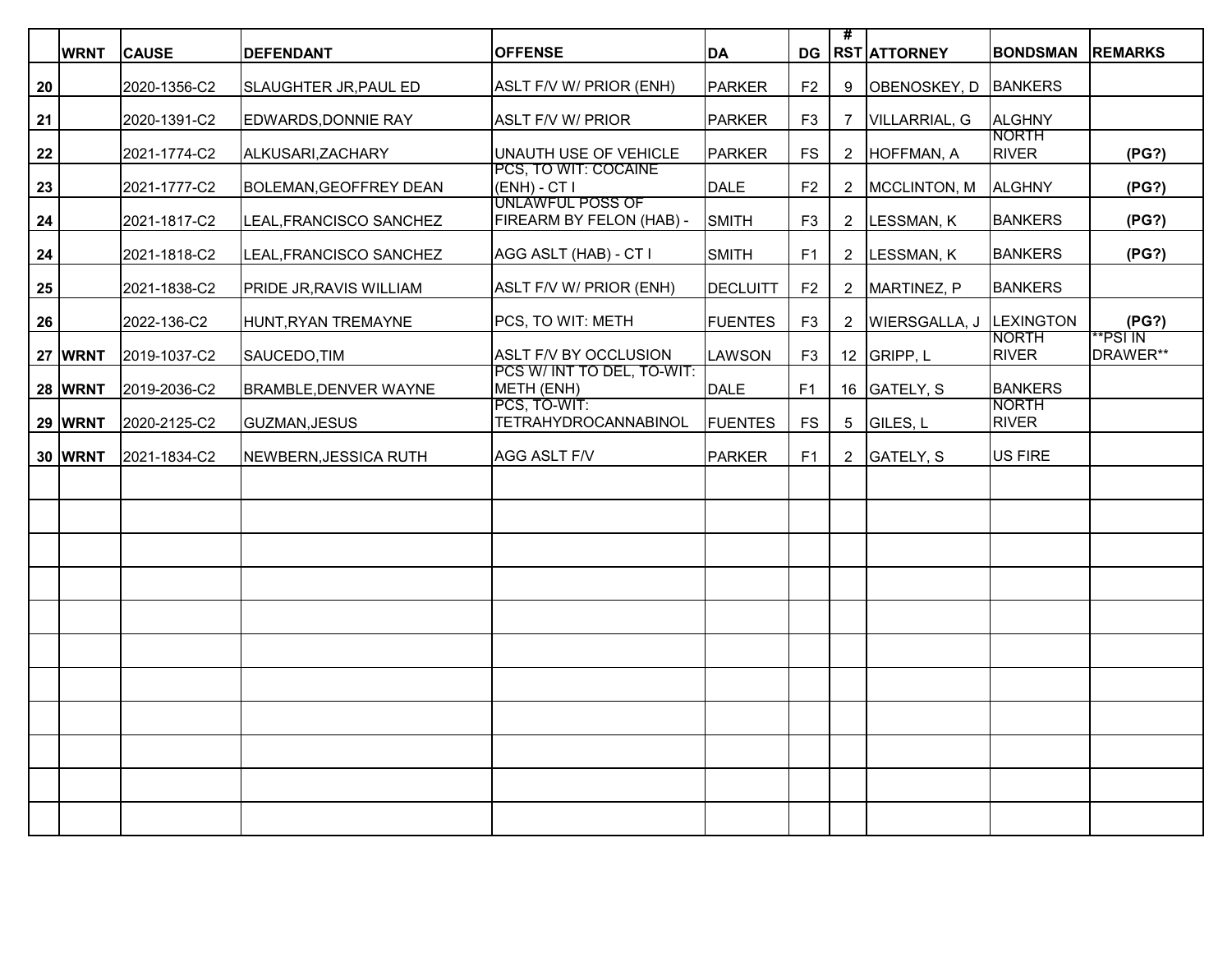|              | <b>54TH DISTRICT COURT</b> | ALL PROCEEDINGS & HEARINGS TO BE CONDUCTED REMOTELY. PERMISSION MUST BE<br>RECEIVED FROM THE COURT IF PROSECUTOR, DEFENSE ATTORNEY, OR DEFENDANT WANT TO<br><b>APPEAR IN PERSON.</b> |             |                |                             |                 |                              |                |
|--------------|----------------------------|--------------------------------------------------------------------------------------------------------------------------------------------------------------------------------------|-------------|----------------|-----------------------------|-----------------|------------------------------|----------------|
|              | <b>TUESDAY 6/21/2022</b>   |                                                                                                                                                                                      |             |                |                             |                 |                              |                |
| <b>CAUSE</b> | <b>DEFENDANT</b>           | <b>OFFENSE</b>                                                                                                                                                                       | <b>DA</b>   |                | $\overline{\boldsymbol{r}}$ | DG RST ATTORNEY | <b>BONDSMAN</b>              | <b>REMARKS</b> |
|              | 9:00                       |                                                                                                                                                                                      |             |                |                             |                 |                              |                |
| 2021-294-C2  | <b>GUYTON, JAMES DAVID</b> | <b>DEADLY CONDUCT</b>                                                                                                                                                                | PARKER      | F <sub>3</sub> |                             | SANDERS, R      | <b>NORTH</b><br><b>RIVER</b> | <b>PLEA</b>    |
| 2020-1797-C2 | PUENTE, ANTONIO VILLA      | PCS, TO WIT: METH (ENH)                                                                                                                                                              | <b>DALE</b> | F2             | $\overline{7}$              | TETENS, J       | <b>ALGHNY</b>                | <b>PLEA</b>    |
|              |                            |                                                                                                                                                                                      |             |                |                             |                 |                              |                |
|              |                            |                                                                                                                                                                                      |             |                |                             |                 |                              |                |
|              |                            |                                                                                                                                                                                      |             |                |                             |                 |                              |                |
|              |                            |                                                                                                                                                                                      |             |                |                             |                 |                              |                |
|              |                            |                                                                                                                                                                                      |             |                |                             |                 |                              |                |
|              |                            |                                                                                                                                                                                      |             |                |                             |                 |                              |                |
|              |                            |                                                                                                                                                                                      |             |                |                             |                 |                              |                |
|              |                            |                                                                                                                                                                                      |             |                |                             |                 |                              |                |
|              |                            |                                                                                                                                                                                      |             |                |                             |                 |                              |                |
|              |                            |                                                                                                                                                                                      |             |                |                             |                 |                              |                |
|              |                            |                                                                                                                                                                                      |             |                |                             |                 |                              |                |
|              |                            |                                                                                                                                                                                      |             |                |                             |                 |                              |                |
|              |                            |                                                                                                                                                                                      |             |                |                             |                 |                              |                |
|              |                            |                                                                                                                                                                                      |             |                |                             |                 |                              |                |
|              |                            |                                                                                                                                                                                      |             |                |                             |                 |                              |                |
|              |                            |                                                                                                                                                                                      |             |                |                             |                 |                              |                |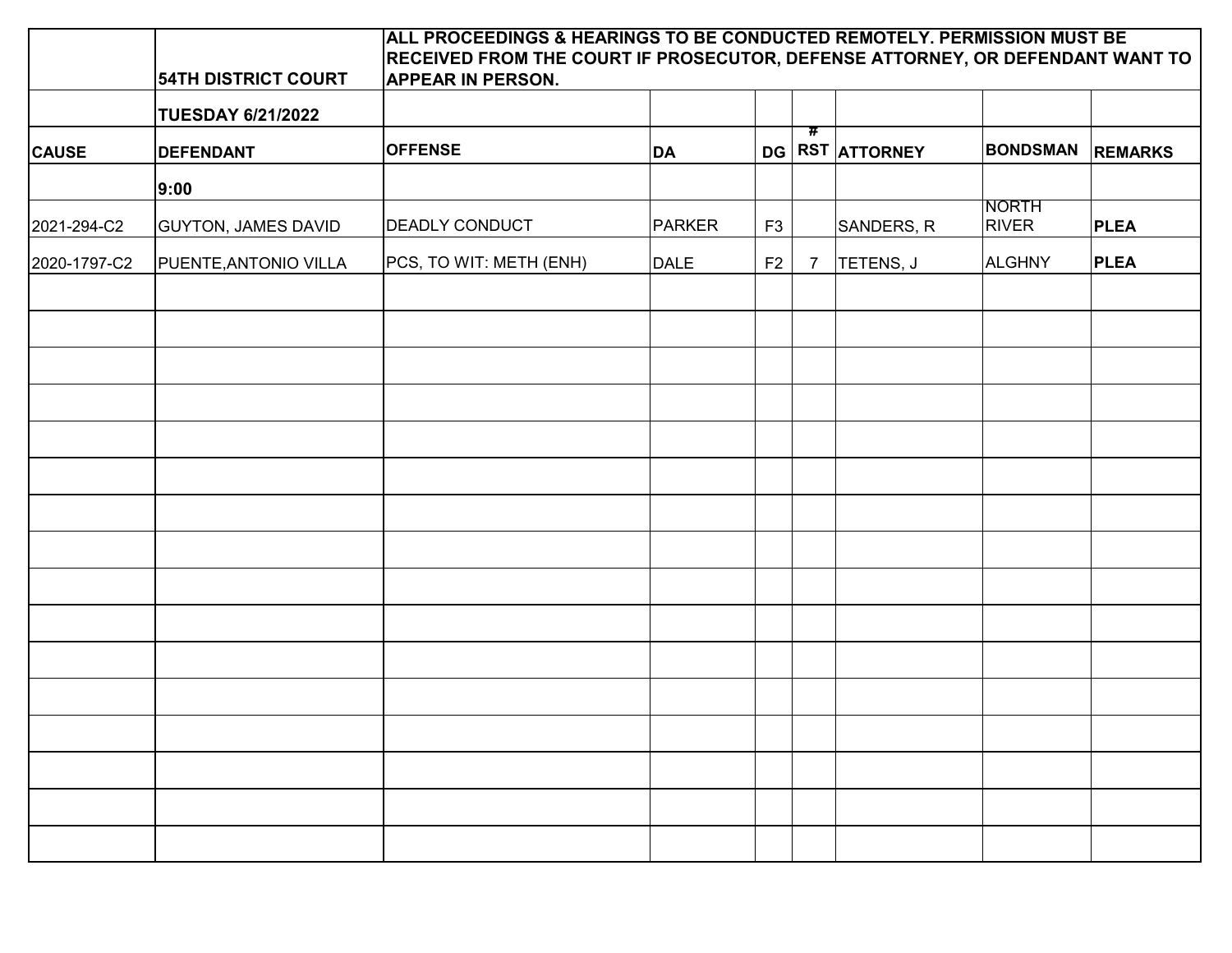|              | <b>WEDNESDAY 6/22/2022</b> |                           |                |                |                             |                     |                 |                                     |
|--------------|----------------------------|---------------------------|----------------|----------------|-----------------------------|---------------------|-----------------|-------------------------------------|
|              | 9:15                       |                           |                |                |                             |                     |                 |                                     |
| <b>CAUSE</b> | <b>DEFENDANT</b>           | <b>OFFENSE</b>            | DA             | <b>DG</b>      | $\overline{\boldsymbol{t}}$ | <b>RST ATTORNEY</b> | <b>BONDSMAN</b> | <b>REMARKS</b>                      |
| 2020-220-C2  | SANDERS-BROWN, MARKEISA    | PCS, TO-WIT: METH         | <b>SMITH</b>   | <b>FS</b>      | 1                           | GRIPP, L            | <b>ALGHNY</b>   | <b>PSI</b>                          |
|              | 9:30                       |                           |                |                |                             |                     |                 |                                     |
| 2020-1848-C2 | HOLLOWAY, JALYN            | ASLT F/V BY OCCLUSION     | PARKER         | F <sub>3</sub> |                             | <b>FREDERICK, P</b> | <b>US FIRE</b>  | <b>PLEA</b>                         |
| 2022-154-C2  | SALAZAR, ERIC JAMES        | <b>POSS OF MARIHUANA</b>  | <b>FUENTES</b> | <b>FS</b>      | $\overline{2}$              | MILAM, J            | <b>US FIRE</b>  | <b>PLEA</b>                         |
|              | 9:45                       |                           |                |                |                             |                     |                 |                                     |
| 2021-1522-C2 | <b>BANDY, TOMMY</b>        | ASLT CAUSE BOD INJURY F/V | PARKER         | MA             |                             | MCLEOD, L           | <b>US FIRE</b>  | <b>PLEA</b>                         |
|              |                            |                           |                |                |                             |                     |                 |                                     |
|              |                            |                           |                |                |                             |                     |                 |                                     |
|              | 12:30                      |                           |                |                |                             |                     |                 |                                     |
|              |                            |                           |                |                |                             |                     |                 | <b>PRE TRIAL</b><br><b>MOTIONS/</b> |
|              |                            |                           |                |                |                             |                     | IN JAIL 0212 /  | <b>STATE'S</b><br><b>MOTION</b>     |
| 2017-1854-C2 | CLAY, TYLER                | CAPITAL MURDER (CAP)      | PARKER         | F <sub>1</sub> | $2^{\circ}$                 | STEM, R             | <b>BRING</b>    | <b>FOR CONT</b>                     |
|              | 1:30                       |                           |                |                |                             |                     |                 |                                     |
| 2016-1087-C2 | MERRITT, STEVEN DAVID      | AGGRAVATED ASSAULT        | <b>FUENTES</b> | F <sub>2</sub> | 5                           | DARLING, J          | <b>ALGHNY</b>   | <b>REV</b>                          |
|              | 1:45                       |                           |                |                |                             |                     |                 |                                     |
| 2017-1594-C2 | HATFIELD, REGINALD         | PCS TETRAHYROCANNABINOL   | <b>FUENTES</b> | F <sub>3</sub> |                             | 14   DARLING, J     | <b>BANKERS</b>  | <b>REV</b>                          |
|              | 2:00                       |                           |                |                |                             |                     |                 |                                     |
| 2014-1158-C2 | SILVA, AMY                 | FRAUD USE OF POSS ID INFO | PRUITT         | <b>FS</b>      | 1                           | LUCE, B             | <b>ASH</b>      | <b>REV</b>                          |
|              |                            |                           |                |                |                             |                     |                 |                                     |
|              | <b>CONTINUED NEXT PAGE</b> |                           |                |                |                             |                     |                 |                                     |
|              | <b>WEDNESDAY 6/22/2022</b> |                           |                |                |                             |                     |                 |                                     |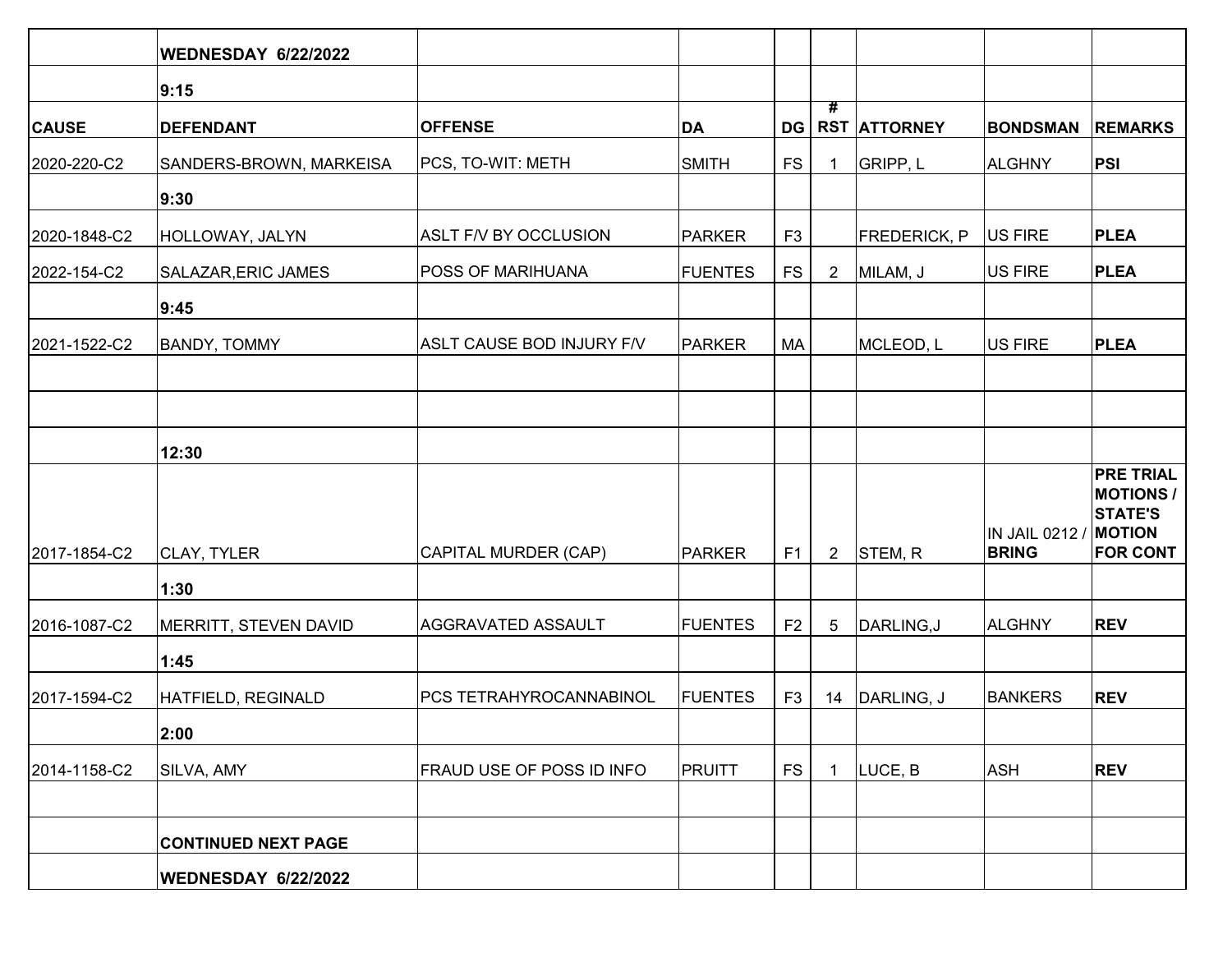|              | 2:15                        |                                                |                 |                |                     |                 |                |
|--------------|-----------------------------|------------------------------------------------|-----------------|----------------|---------------------|-----------------|----------------|
| <b>CAUSE</b> | <b>DEFENDANT</b>            | <b>OFFENSE</b>                                 | DA              | #<br>DG        | <b>RST ATTORNEY</b> | <b>BONDSMAN</b> | <b>REMARKS</b> |
| 2011-2438-C2 | <b>BROWNING, BRETT</b>      | DEL OF CS                                      | PARKER          | F1             | MARTINEZ, P         | <b>BANKERS</b>  | <b>REV</b>     |
|              | 2:30                        |                                                |                 |                |                     |                 |                |
| 2020-2026-C2 | <b>SCRUGGS, CHRISTOPHER</b> | ASLT AGST SECUR OFFICER                        | <b>DECLUITT</b> | F <sub>3</sub> | <b>WALKER, M</b>    | US FIRE         | <b>CMT</b>     |
|              | 3:00                        |                                                |                 |                |                     |                 |                |
| 2021-513-C2  | <b>WAITS, ERIC</b>          | PCS, TO-WIT: COCAINE                           | SMITH           | F3             | POLLARD, B          | <b>ALGHNY</b>   | <b>CMT</b>     |
| 2021-1185-C2 | <b>WAITS, ERIC</b>          | PLACES WEAPONS PROHIBITED -<br>CT <sub>I</sub> | SMITH           | F <sub>3</sub> | POLLARD, B          | ALGHNY          | <b>CMT</b>     |
|              |                             |                                                |                 |                |                     |                 |                |
|              |                             |                                                |                 |                |                     |                 |                |
|              |                             |                                                |                 |                |                     |                 |                |
|              |                             |                                                |                 |                |                     |                 |                |
|              |                             |                                                |                 |                |                     |                 |                |
|              |                             |                                                |                 |                |                     |                 |                |
|              |                             |                                                |                 |                |                     |                 |                |
|              |                             |                                                |                 |                |                     |                 |                |
|              |                             |                                                |                 |                |                     |                 |                |
|              |                             |                                                |                 |                |                     |                 |                |
|              |                             |                                                |                 |                |                     |                 |                |
|              |                             |                                                |                 |                |                     |                 |                |
|              |                             |                                                |                 |                |                     |                 |                |
|              |                             |                                                |                 |                |                     |                 |                |
|              |                             |                                                |                 |                |                     |                 |                |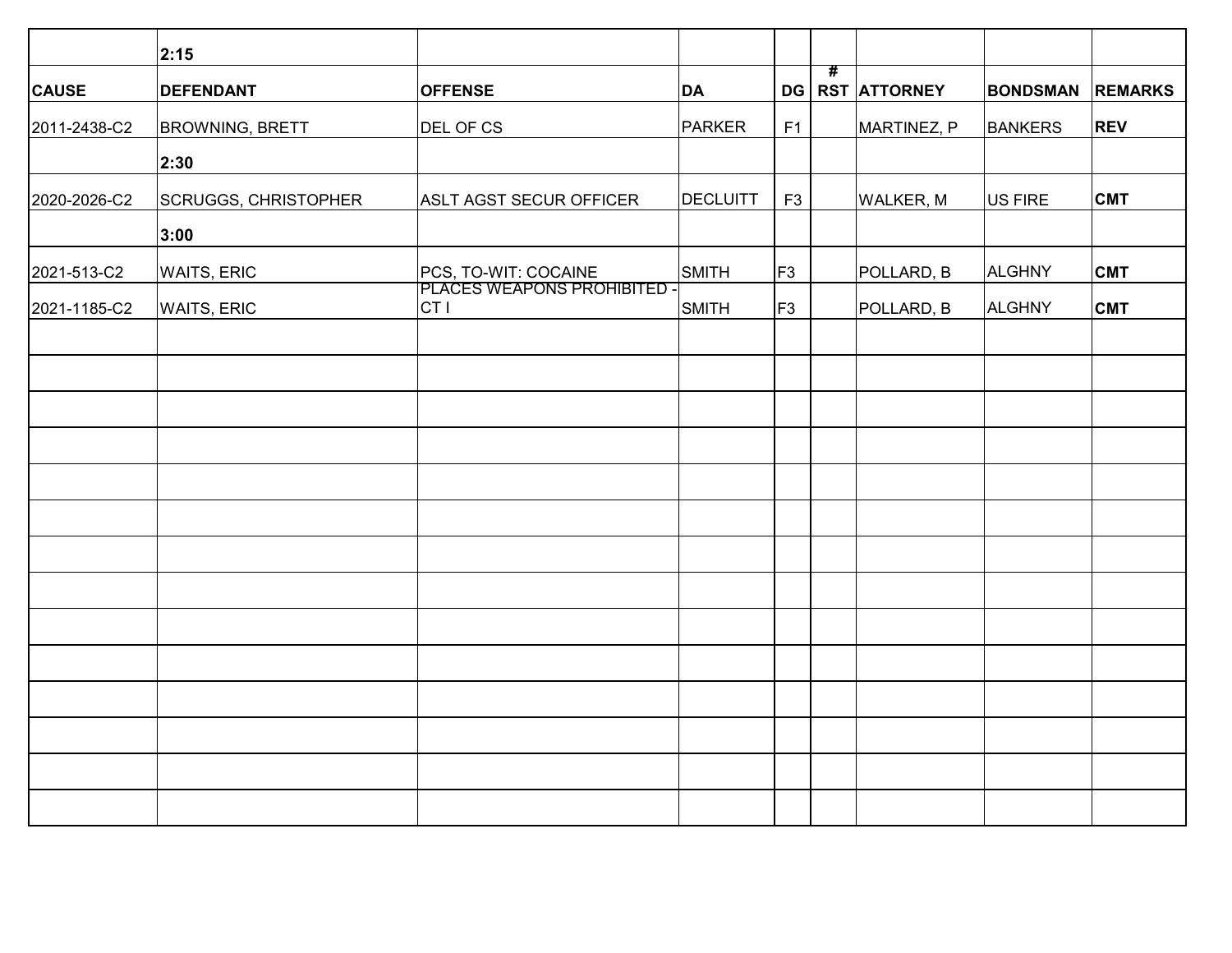|              | <b>THURSDAY 6/23/2022</b>  |                                                               |                |                |                             |                     |                 |                                 |
|--------------|----------------------------|---------------------------------------------------------------|----------------|----------------|-----------------------------|---------------------|-----------------|---------------------------------|
|              | 9:00                       |                                                               |                |                |                             |                     |                 |                                 |
| <b>CAUSE</b> | <b>DEFENDANT</b>           | <b>OFFENSE</b>                                                | <b>DA</b>      | <b>DG</b>      | $\overline{\boldsymbol{r}}$ | <b>RST ATTORNEY</b> | <b>BONDSMAN</b> | <b>REMARKS</b>                  |
| 2020-1192-C2 | <b>BAKER, BRAZIL</b>       | PCS, TO-WIT: METH                                             | <b>FUENTES</b> | <b>FS</b>      |                             | POLLARD, B          | <b>JAIL</b>     | PSI                             |
|              | 9:15                       |                                                               |                |                |                             |                     |                 |                                 |
| 2022-266-C2  | MATA, MANUEL               | PCS, TO-WIT: METH                                             | <b>PARKER</b>  | <b>FS</b>      |                             | <b>LESSMAN, K</b>   | <b>JAIL</b>     | PSI                             |
| 2021-1317-C2 | <b>WASHINGTON, DARI</b>    | <b>AGG ASLT</b>                                               | DECLUITT       | F1             |                             | HOWELL, B           | <b>JAIL</b>     | <b>MTN TO W/</b><br><b>DRAW</b> |
|              | 9:30                       |                                                               |                |                |                             |                     |                 |                                 |
| 2020-1747-C2 | DOOL, CHRISTOPHER PAUL     | AGG ASLT AGAINST PUBLIC SERVANT                               | DECLUITT       | F <sub>1</sub> |                             | CANONICO, R         | <b>JAIL</b>     | PSI                             |
| 2021-459-C2  | DOOL, CHRISTOPHER PAUL     | <b>HARASS BY PERSONS IN CERTAIN</b><br><b>CORR FACILITIES</b> | DECLUITT       | F <sub>3</sub> |                             | CANONICO, R         | <b>JAIL</b>     | PSI                             |
|              | 9:45                       |                                                               |                |                |                             |                     |                 |                                 |
| 2020-621-C2  | <b>BROWN, KALEB</b>        | <b>RATALIATION</b>                                            | DECLUITT       | F <sub>3</sub> |                             | SWANTON, R          | JAIL            | PSI                             |
| 2022-168-C2  | WHITE, CHRISTOPHER         | ASLT F/V BY OCC CT I; ASLT AGNST<br>PREG WOMAN - COUNT II     | <b>PRUITT</b>  | F <sub>3</sub> |                             | VICHA, JR           | <b>JAIL</b>     | <b>PLEA</b>                     |
|              | 10:00                      |                                                               |                |                |                             |                     |                 |                                 |
| 2020-516-C2  | SANCHEZ, MOSES             | PCS, TO-WIT: METH                                             | <b>FUENTES</b> | F <sub>3</sub> |                             | CALLAHAN, R         | <b>JAIL</b>     | <b>PLEA</b>                     |
| 2022-271-C2  | MURRAY, ADRION             | <b>UNAUTH USE OF A VEHICLE</b>                                | <b>FUENTES</b> | <b>FS</b>      |                             | <b>LESSMAN, K</b>   | <b>JAIL</b>     | <b>PLEA</b>                     |
|              | 10:15                      |                                                               |                |                |                             |                     |                 |                                 |
| 2020-1918-C2 | DENMAN, MATTHEW            | DWI - FELONY (HAB)                                            | <b>FUENTES</b> | F <sub>3</sub> |                             | SCHWIEGER,S         | <b>JAIL</b>     | PSI                             |
| 2022-651-C2  | PARKER, DANIEL             | AGG ASLT - CT I EVAD ARREST DET<br>W/VH CT II                 | <b>FUENTES</b> | F <sub>2</sub> |                             | BENNETT, A          | <b>JAIL</b>     | <b>CMT</b>                      |
|              | 10:30                      |                                                               |                |                |                             |                     |                 |                                 |
| 2021-1876-C2 | SINCLAIR, MICHAEL          | PCS, TO-WIT: METH                                             | <b>PARKER</b>  | F <sub>3</sub> |                             | <b>BULLAJIAN, C</b> | JAIL            | <b>PLEA</b>                     |
| 2021-1791-C2 | DEROUN, JOHNNY             | AGG ASLT (HAB)                                                | <b>PARKER</b>  | F <sub>2</sub> |                             | <b>BULLAJIAN, C</b> | JAIL            | <b>PLEA</b>                     |
| 2021-1391-C2 | DEROUN, JOHNNY             | <b>ASLT F/V W/ PRIOR (HAB)</b>                                | <b>PARKER</b>  | F <sub>2</sub> |                             | <b>BULLAJIAN, C</b> | JAIL            | <b>PLEA</b>                     |
|              | <b>CONTINUED NEXT PAGE</b> |                                                               |                |                |                             |                     |                 |                                 |
|              | <b>THURSDAY 6/23/2022</b>  |                                                               |                |                |                             |                     |                 |                                 |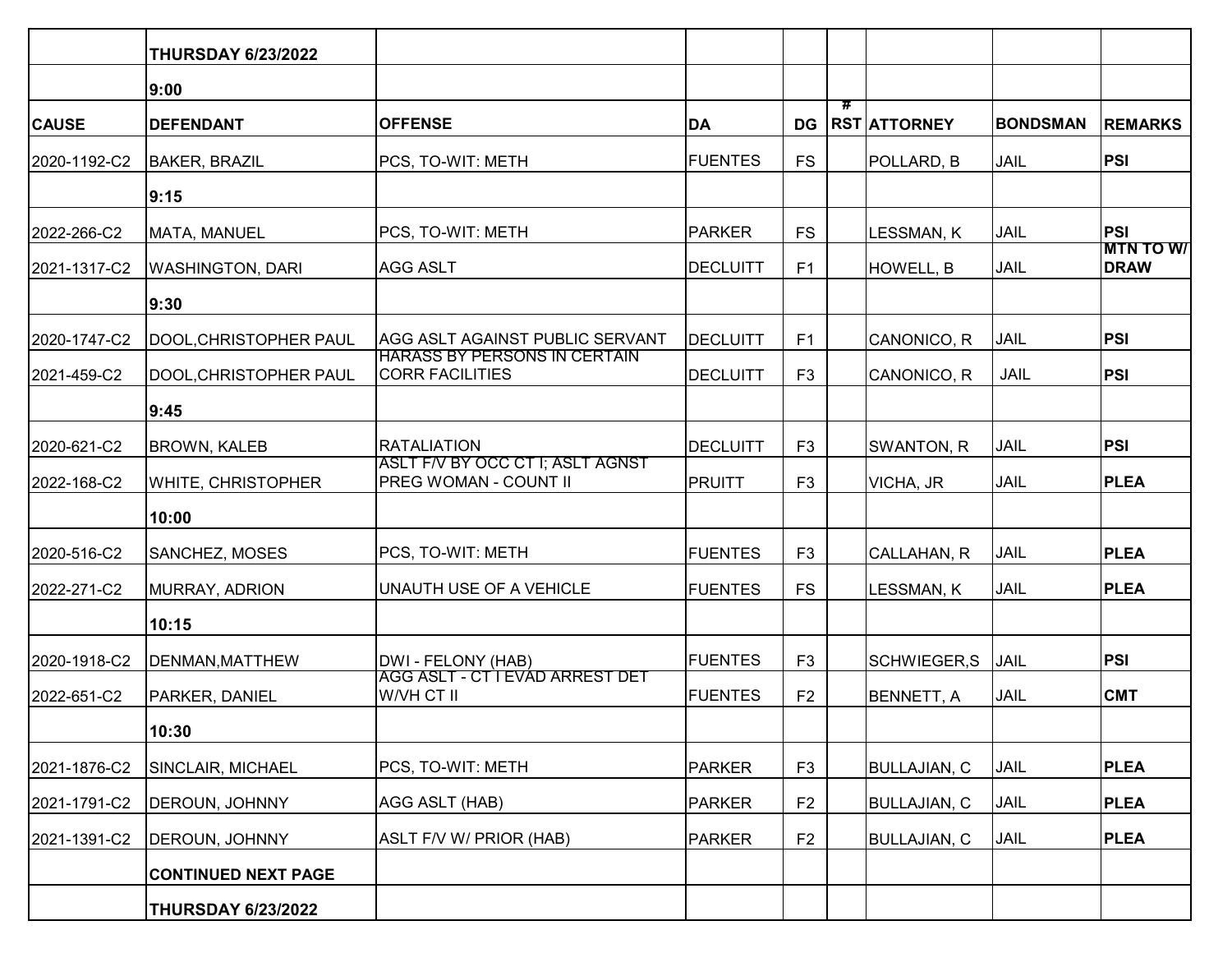|              | 10:45                          |                                           |                                |                |                             |                     |                                |                |
|--------------|--------------------------------|-------------------------------------------|--------------------------------|----------------|-----------------------------|---------------------|--------------------------------|----------------|
| <b>CAUSE</b> | <b>DEFENDANT</b>               | <b>OFFENSE</b>                            | DA                             | <b>DG</b>      | $\overline{\boldsymbol{r}}$ | <b>RST ATTORNEY</b> | <b>BONDSMAN</b>                | <b>REMARKS</b> |
| 2022-127-C2  | FULMER, WILLIAM                | PCS, TO-WIT: METH                         | DECLUITT                       | <b>FS</b>      |                             | SIMER, M            | JAIL                           | <b>PLEA</b>    |
| 2021-1066-C2 | <b>BELL, MEGAN</b>             | PCS, TO-WIT: METH                         | <b>FUENTES</b>                 | <b>FS</b>      |                             | SIMER, M            | JAIL                           | <b>PLEA</b>    |
|              | 11:00                          |                                           |                                |                |                             |                     |                                |                |
| 2022-467-C2  | <b>IGLEHART, WILLIAM LEVIN</b> | PCS METH CT I & EVAD W/MOTOR VEHI FUENTES |                                | F <sub>2</sub> |                             | FREUD, J            | JAIL                           | <b>PLEA</b>    |
| 2015-1965-C2 | <b>IGLEHART, WILLIAM</b>       | PCS, TO-WIT: COCAINE                      | <b>FUENTES</b>                 | F <sub>3</sub> | $\mathbf 1$                 | FREUD, J            | JAIL                           | <b>REV</b>     |
|              |                                |                                           |                                |                |                             |                     |                                |                |
|              |                                |                                           |                                |                |                             |                     |                                |                |
|              | 1:00                           |                                           |                                |                |                             |                     |                                |                |
| 2017-1509-C2 | RODRIGUEZ, SHANE               | PCS, TO-WIT: METH                         | <b>FUENTES</b>                 | <b>FS</b>      | $\mathbf{1}$                | <b>TO HIRE</b>      | <b>AAA</b><br><b>FREEBIRDS</b> | <b>REV</b>     |
| 2017-140-C2  | SARDANETA, LORENZO             | UNAUTH ABSENCE FROM CO CORR               | <b>FUENTES</b>                 | <b>FS</b>      | $\overline{1}$              | <b>TO HIRE</b>      | <b>ALGHNY</b>                  | <b>REV</b>     |
|              | 1:30                           |                                           |                                |                |                             |                     |                                |                |
| 2020-1267-C2 | PRUITT, CRYSTAL                | ASLT ON SECURITY OFFICER                  | <b>HUNTING</b><br><b>HORSE</b> | F <sub>3</sub> | $\overline{2}$              | CALLAHAN, R         | JAIL                           | <b>REV</b>     |
|              | 2:00                           |                                           |                                |                |                             |                     |                                |                |
| 2022-1067-C2 | SMITH, SHAWN                   | AGG ASLT - COUNT I                        | <b>FUENTES</b>                 | F <sub>2</sub> |                             | <b>WALKER, M</b>    | JAIL                           | <b>CMT</b>     |
|              |                                |                                           |                                |                |                             |                     |                                |                |
|              |                                |                                           |                                |                |                             |                     |                                |                |
|              |                                |                                           |                                |                |                             |                     |                                |                |
|              |                                |                                           |                                |                |                             |                     |                                |                |
|              |                                |                                           |                                |                |                             |                     |                                |                |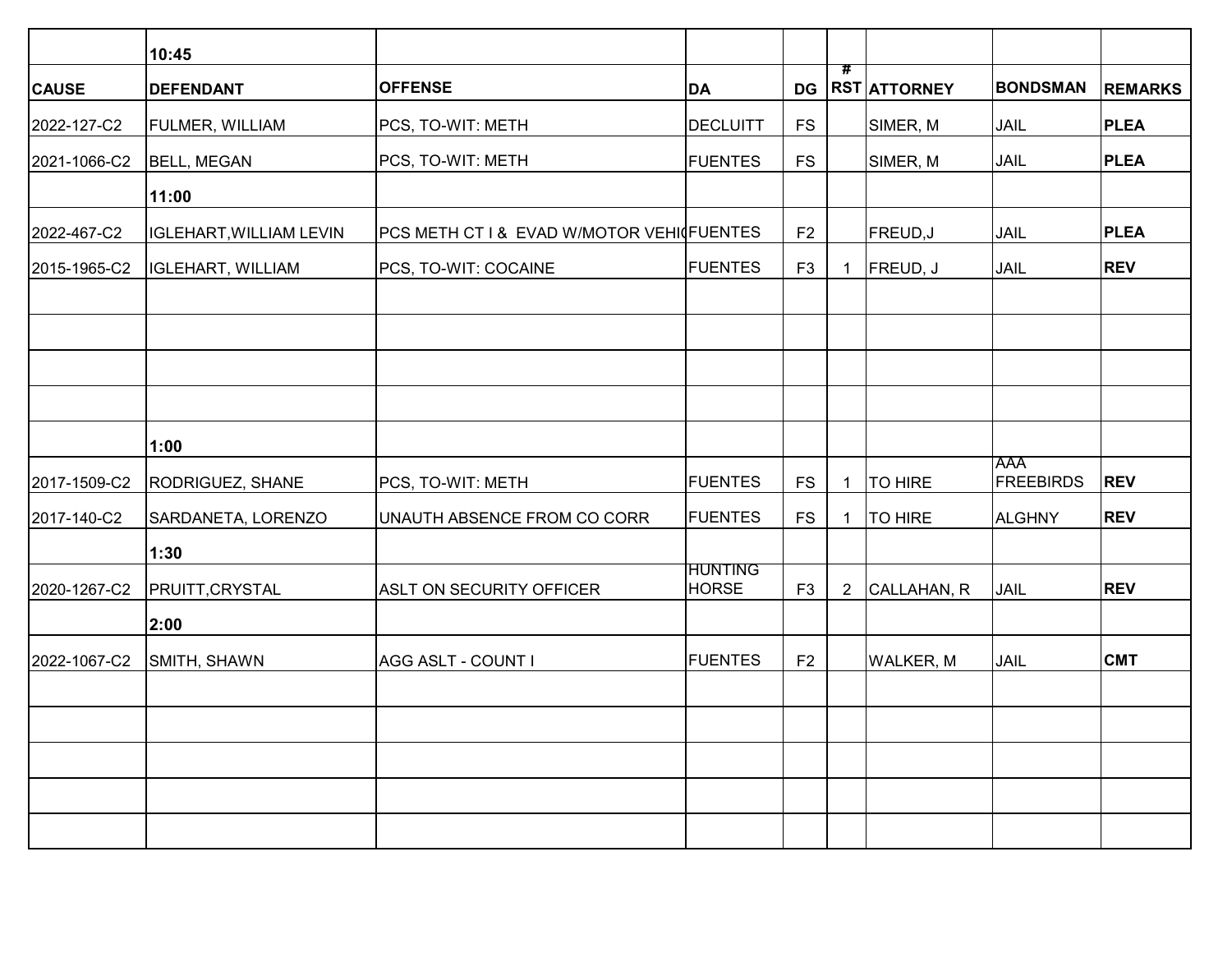|             |              | <b>FRIDAY 6/24/2022</b>    | 9:30 ARRAIGNMENTS                                   |                 |                |                |                       |                              |                      |
|-------------|--------------|----------------------------|-----------------------------------------------------|-----------------|----------------|----------------|-----------------------|------------------------------|----------------------|
| <b>WRNT</b> | <b>CAUSE</b> | <b>DEFENDANT</b>           | <b>OFFENSE</b>                                      | <b>DA</b>       |                | #              | DG RST ATTORNEY       | <b>BONDSMAN</b>              | <b>REMARKS</b>       |
| <b>WRNT</b> | 2019-1133-C2 | LOPEZ, MATTHEW GREGORY     | THFT OF LESS THAN \$2,500 W/<br>TWO OR MORE PRIORS  | DALE            | <b>FS</b>      | $\overline{2}$ | MARTINEZ, P           | GONZALES                     |                      |
| <b>WRNT</b> | 2020-1214-C2 | DAVIS, ERICA CHRISTINE     | UNAUTH USE OF VEHICLE                               | <b>FUENTES</b>  | <b>FS</b>      | 1              | <b>MORRIS, M</b>      | <b>PR BOND</b>               |                      |
|             | 2022-405-C2  | STEWART, DAVID SCOTT       | PCS, TO WIT: METH (HAB)<br><b>UNLAWFUL</b>          | <b>DECLUITT</b> | F <sub>2</sub> | 2              | TO HIRE               | <b>NORTH</b><br><b>RIVER</b> |                      |
|             | 2022-564-C2  | MARTINEZ, ULYSSES GERONIMO | <b>DISCLOSURE/PROMOT OF</b>                         | N/A             | <b>FS</b>      | 1              | KING, K               | <b>BANKERS</b>               |                      |
|             | 2022-604-C2  | REYNA, CHRISTIANNA MARIE   | BURG OF HAB - CT I<br><b>CREDIT CARD/DEBIT CARD</b> | <b>FUENTES</b>  | F <sub>2</sub> | $\mathbf{1}$   | HURLEY, J             | <b>BANKERS</b>               | COD 22-603           |
|             | 2022-615-C2  | CLEMENTS, KENDAL KATHERINE | <b>ABUSE</b>                                        | <b>FUENTES</b>  | <b>FS</b>      | $\mathbf{1}$   | BETZLER, K            | <b>ALGHNY</b>                |                      |
|             | 2022-670-C2  | WOODWARD, TAYLOR BREANNA   | PCS, TO WIT: HEROIN                                 | PARKER          | F <sub>3</sub> |                | WIERSGALLA, J BANKERS |                              |                      |
|             | 2022-837-C2  | BATY, DIMERA DASHUN        | <b>UNLAWFUL POSS OF FIREARM</b><br>BY FELON (ENH)   | <b>SMITH</b>    | F <sub>2</sub> | 1              | MARTINEZ, P           | <b>BANKERS</b>               | 20-1193, 1622        |
|             | 2022-1008-C2 | <b>BATY, DIMERA DASHUN</b> | PCS, TO WIT: COCAINE                                | <b>SMITH</b>    | F <sub>3</sub> |                | MARTINEZ, P           | <b>BANKERS</b>               | 20,1193, 1622        |
|             | 2022-843-C2  | DUDLEY, SUNSHINE           | PCS, TO WIT: METH                                   | PARKER          | F <sub>3</sub> | 1              | CALLAHAN, R           | ALGHNY                       |                      |
|             | 2022-846-C2  | FAULKNER, BENJAMIN M       | THFT OF LESS THAN \$2,500 W/<br>TWO OR MORE PRIORS  | <b>DALE</b>     | <b>FS</b>      | 1              | <b>TO HIRE</b>        | <b>PR BOND</b>               |                      |
|             | 2022-847-C2  | FIDEL, MEDINA              | PCS, TO WIT: METH                                   | PARKER          | F <sub>3</sub> | 1              | TO HIRE               | IN JAIL 0003                 |                      |
|             | 2022-851-C2  | GOODS, TORIANO ADARYLL     | THFT OF LESS THAN \$2,500 W/<br>TWO OR MORE PRIORS  | DALE            | <b>FS</b>      | 1              | <b>TO HIRE</b>        | ALGHNY                       |                      |
|             | 2022-864-C2  | LIGHT, ADAM LOUIS          | SEXUAL ASLT OF CHILD - CT I                         | <b>AVANTS</b>   | F <sub>2</sub> | 1              | TO HIRE               | US FIRE                      |                      |
|             | 2022-871-C2  | MELENDEZ, ANGELICA         | PCS, TO WIT: METH                                   | <b>PARKER</b>   | FS             | 1              | <b>TO HIRE</b>        | ALGHNY                       |                      |
|             | 2022-872-C2  | MOORE, CHARITY             | PCS, TO WIT: METH                                   | <b>SHAFER</b>   | F <sub>3</sub> | 1              | <b>TO HIRE</b>        | MITCHELL, J                  |                      |
|             | 2022-873-C2  | MURILLO, JUAN DANIEL       | <b>AGG ASLT</b>                                     | PARKER          | F <sub>2</sub> | 1              | LESSMAN, K            | US FIRE                      |                      |
|             | 2022-876-C2  | PULLEN, LATHELL DANIEL     | SOLICITATION OF<br><b>PROSTITUTION</b>              | <b>FUENTES</b>  | <b>FS</b>      | 1              | TO HIRE               | ALGHNY                       |                      |
|             | 2022-887-C2  | GONZALEZ, ISABEL DENISE    | <b>ENGAGING IN ORG CRIM ACT</b><br>(ENH)- CT I      | DALE            | F2             |                | 1 $ GATELY, S$        | <b>BANKERS</b>               | COD'S 22-886.<br>888 |
|             | 2022-888-C2  | KEEL, BRANDI RENE          | <b>ENGAGING IN ORG CRIM ACT -</b><br>CT I           | <b>DALE</b>     | F <sub>3</sub> | 1              | CALLAHAN, R           | <b>BANKERS</b>               | COD'S 22-886,<br>887 |
|             | 2022-889-C2  | SPENCE, CHRISTOPHER ANDRE  | <b>DWI-FELONY</b>                                   | <b>FUENTES</b>  | F <sub>3</sub> | $\mathbf{1}$   | ANGEL, B              | US FIRE                      |                      |
|             | 2022-890-C2  | SUTTON, BRION              | PCS, TO WIT:METH                                    | <b>PARKER</b>   | FS.            | 1              | <b>TO HIRE</b>        | <b>PENA BAIL</b>             |                      |
|             |              | <b>CONTINUED NEXT PAGE</b> |                                                     |                 |                |                |                       |                              |                      |
|             |              | <b>FRIDAY 6/24/2022</b>    | 9:30 ARRAIGNMENTS                                   |                 |                |                |                       |                              |                      |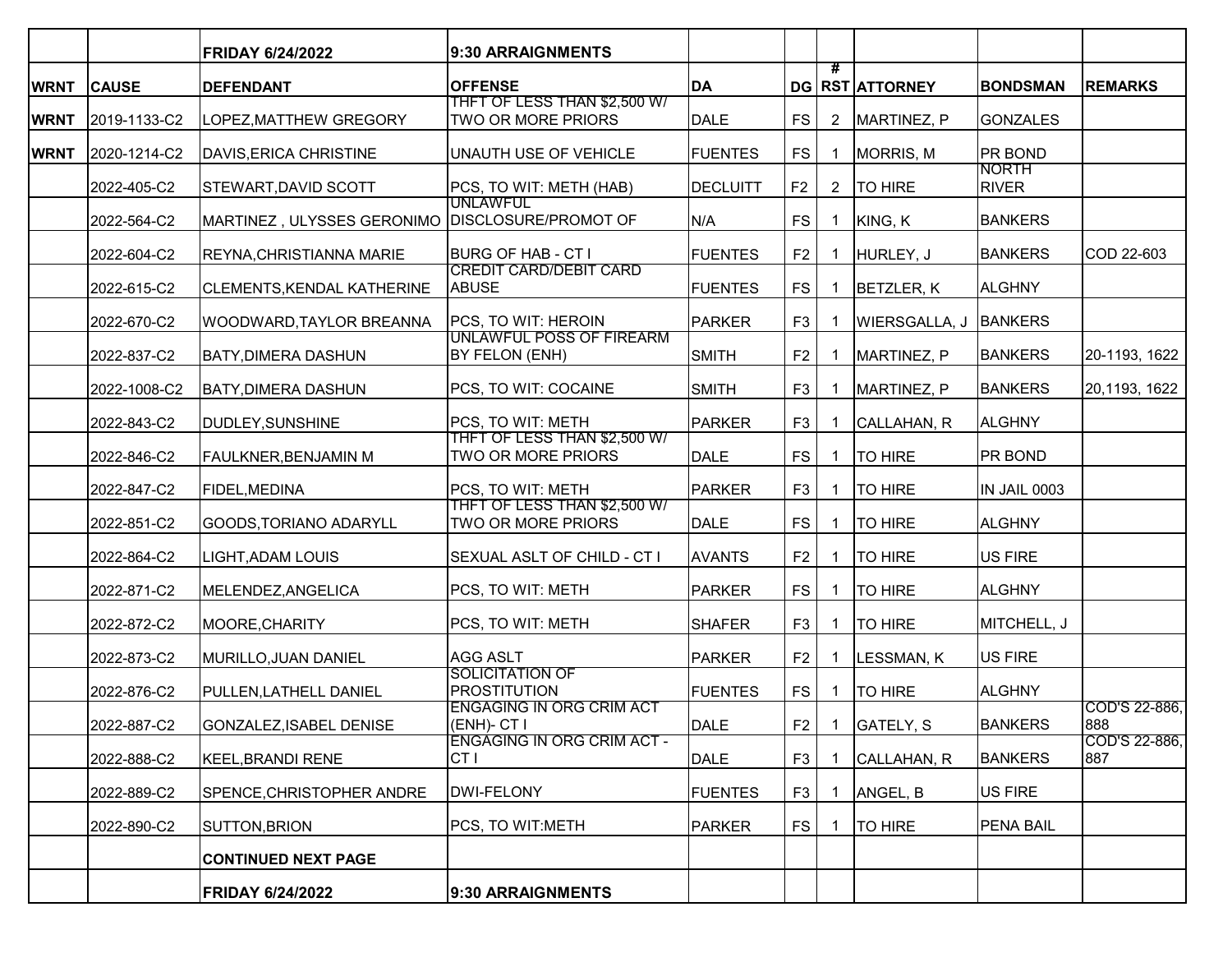| <b>WRNT</b> | <b>CAUSE</b> | <b>DEFENDANT</b>    | <b>OFFENSE</b>        | DA              |           | #              | DG RST ATTORNEY | <b>BONDSMAN</b> | <b>REMARKS</b> |
|-------------|--------------|---------------------|-----------------------|-----------------|-----------|----------------|-----------------|-----------------|----------------|
|             | 2022-894-C2  | UBALDO, ALEXIS      | PCS, TO WIT: COCAINE  | PARKER          | <b>FS</b> | $\overline{1}$ | CALLAHAN, R     | GONZALES        |                |
|             | 2022-896-C2  | WILSON-OJO, MICHAEL | ASLT F/V BY OCCLUSION | <b>DECLUITT</b> | F3        |                | 1   TO HIRE     | ALGHNY          |                |
|             |              |                     |                       |                 |           |                |                 |                 |                |
|             | 2022-897-C2  | WOODLEY, MIKEL RAY  | DWI-FELONY            | PARKER          | F3        | $\overline{1}$ | TO HIRE         | <b>BANKERS</b>  |                |
|             |              |                     |                       |                 |           |                |                 |                 |                |
|             |              |                     |                       |                 |           |                |                 |                 |                |
|             |              |                     |                       |                 |           |                |                 |                 |                |
|             |              |                     |                       |                 |           |                |                 |                 |                |
|             |              |                     |                       |                 |           |                |                 |                 |                |
|             |              |                     |                       |                 |           |                |                 |                 |                |
|             |              |                     |                       |                 |           |                |                 |                 |                |
|             |              |                     |                       |                 |           |                |                 |                 |                |
|             |              |                     |                       |                 |           |                |                 |                 |                |
|             |              |                     |                       |                 |           |                |                 |                 |                |
|             |              |                     |                       |                 |           |                |                 |                 |                |
|             |              |                     |                       |                 |           |                |                 |                 |                |
|             |              |                     |                       |                 |           |                |                 |                 |                |
|             |              |                     |                       |                 |           |                |                 |                 |                |
|             |              |                     |                       |                 |           |                |                 |                 |                |
|             |              |                     |                       |                 |           |                |                 |                 |                |
|             |              |                     |                       |                 |           |                |                 |                 |                |
|             |              |                     |                       |                 |           |                |                 |                 |                |
|             |              |                     |                       |                 |           |                |                 |                 |                |
|             |              |                     |                       |                 |           |                |                 |                 |                |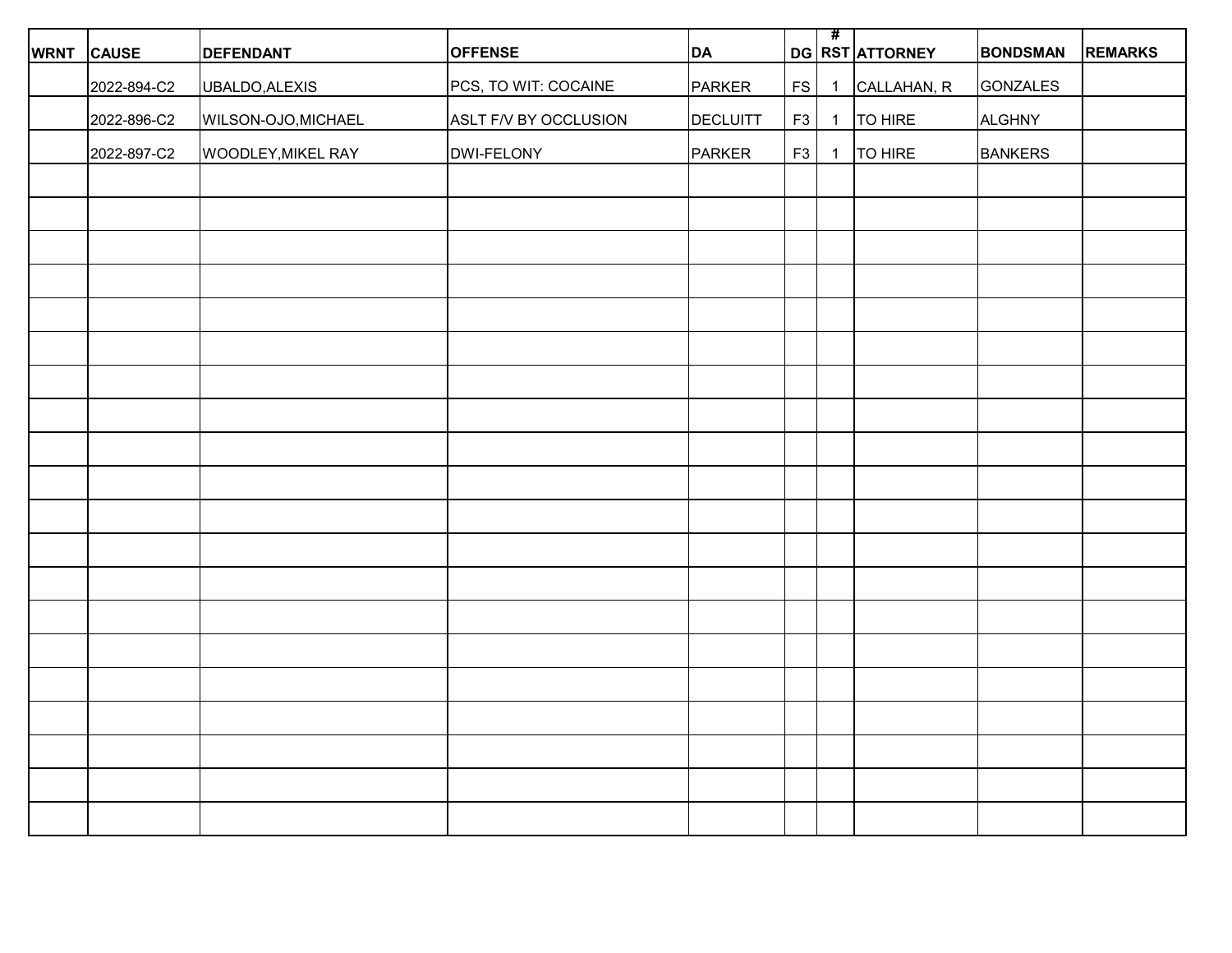|                |             |              | <b>FRIDAY 6/24/2022</b><br>NO PRE TRIAL FOR 7/11/2022 |                                                              |                 |                |    |                        |                              |                      |
|----------------|-------------|--------------|-------------------------------------------------------|--------------------------------------------------------------|-----------------|----------------|----|------------------------|------------------------------|----------------------|
|                |             |              | 9:30 STATUS CONFERENCE FOR 7/5/2022 TRIALS            |                                                              |                 |                |    |                        |                              |                      |
|                | <b>WRNT</b> | <b>CAUSE</b> | <b>DEFENDANT</b>                                      | <b>OFFENSE</b>                                               | DA              |                | #  | <b>DG RST ATTORNEY</b> | <b>BONDSMAN</b>              | <b>REMARKS</b>       |
| $\mathbf 1$    |             | 2019-1077-C2 | CARABAJAL, JORGE                                      | <b>CONT SEXUAL ABUSE OF</b><br>CHILD - CT I                  | <b>AVANTS</b>   | F <sub>1</sub> |    | 22 PILLADO, M          | IN JAIL 1101                 |                      |
| $\mathbf{2}$   |             | 2021-232-C2  | <b>ATKINS, JAMARION QUIENTAY</b>                      | <b>AGG ASLT</b>                                              | PARKER          | F <sub>2</sub> | 5  | BENNETT, A             | <b>IN JAIL 0552</b>          |                      |
| $\mathbf{2}$   |             | 2021-233-C2  | <b>ATKINS, JAMARION QUIENTAY</b>                      | <b>UNLAWFUL POSS OF</b><br><b>FIREARM BY FELON</b>           | PARKER          | F <sub>3</sub> | 5  | BENNETT, A             | IN JAIL 0456                 |                      |
| $\mathbf{2}$   |             | 2021-234-C2  | <b>ATKINS, JAMARION QUIENTAY</b>                      | UNAUTH USE OF VEHICLE                                        | PARKER          | <b>FS</b>      | 5  | <b>BENNETT, A</b>      | IN JAIL 0552                 |                      |
| $\mathbf{3}$   |             | 2019-2158-C2 | SMITH, TRISHA LYN                                     | <b>AGG ASLT W/ SERIOUS</b><br><b>BODILY INJURY TO FAMILY</b> | PARKER          | F <sub>1</sub> |    | 11 SWANTON, R          | IN JAIL 0072                 | (PG?)                |
| $\mathbf{3}$   |             | 2019-2159-C2 | SMITH, TRISHA LYN                                     | PCS, TO-WIT: METH                                            | PARKER          | <b>FS</b>      |    | 11 SWANTON, R          | IN JAIL 0078                 | (PG?)                |
| 4              |             | 2019-53-C2   | BAKER, CHARLES DAVID                                  | POSS OF CHILD PORN- CT I                                     | <b>TUGGLE</b>   | F <sub>3</sub> |    | 11 VILLARRIAL, G       | <b>LEXINGTON</b>             |                      |
| 5              |             | 2019-85-C2   | MITCHUM, JUSTIN                                       | <b>SEXUAL ASLT</b>                                           | <b>AVANTS</b>   | F <sub>2</sub> |    | 13 SIBLEY, J           | NORTH<br><b>RIVER</b>        |                      |
| 6              |             | 2019-233-C2  | PARRISH, LATOYA MONIQUE                               | <b>UNLAWFUL POSS OF</b><br><b>FIREARM BY FELON</b>           | <b>DECLUITT</b> | F <sub>3</sub> |    | 14   MCCLINTON, M      | NORTH<br><b>RIVER</b>        |                      |
| $\overline{7}$ |             | 2019-280-C2  | TRISTAN, ANTHONY PAUL                                 | <b>CONT TRAFFICKING OF</b><br>PERSONS - CT I                 | <b>HIX</b>      | F <sub>1</sub> |    | 12 DARLING, J          | <b>ALGHNY</b>                |                      |
| 8              |             | 2019-299-C2  | HORTON, CHADWICK                                      | <b>INJURY TO CHILD</b>                                       | PARKER          | F <sub>3</sub> |    | 11 WALKER, M           | NORTH<br><b>RIVER</b>        |                      |
| 9              |             | 2019-586-C2  | NUNLEY, GARRETT EUCOLIA                               | <b>SEXUAL PERFORMANCE BY</b><br><b>CHILD</b>                 | <b>HIX</b>      | F <sub>2</sub> | 8  | CALLAHAN, R            | <b>ALGHNY</b>                |                      |
| 10             |             | 2019-651-C2  | CHILDERS, DAMON LYRON                                 | <b>CONT SEXUAL ABUSE OF</b><br><b>CHILD</b>                  | <b>HIX</b>      | F1             | 8  | <b>GIBSON, B</b>       | GIBSON, B                    |                      |
| 11             |             | 2019-699-C2  | VONELLING, BOBBY JOE                                  | ATTEMPT SEXUAL ASLT - CT I                                   | DALE            | F <sub>3</sub> | 9  | HOWELL, B              | US FIRE                      | **PSI IN<br>DRAWER** |
|                | 12 WRNT     | 2019-1029-C2 | PARKER, JESSIE JAMES                                  | PCS, TO-WIT:<br>TETRAHYDROCANNABINOL                         | <b>DECLUITT</b> | F <sub>3</sub> | 14 | OBENOSKEY, D           | <b>ALGHNY</b>                | 22-652               |
| 13             |             | 2019-1142-C2 | NGATIA, ARIEL WAMUYU                                  | PCS, TO-WIT:<br>TETRAHYDROCANNABINOL                         | <b>DECLUITT</b> | <b>FS</b>      | 3  | LUCE, B                | NORTH<br><b>RIVER</b>        |                      |
| 14             |             | 2019-1256-C2 | MARTINEZ, ANNETTE                                     | <b>AGG ASLT</b>                                              | <b>DALE</b>     | F <sub>2</sub> | 15 | CLEVELAND, C           | <b>BANKERS</b>               |                      |
| 15             |             | 2019-1267-C2 | PAIK, ERIC D                                          | PCS, TO-WIT: COCAINE- CT I                                   | <b>FUENTES</b>  | <b>FS</b>      |    | 13 HUTSON, W           | NORTH<br><b>RIVER</b>        |                      |
| 16             |             | 2019-1351-C2 | BERNAL, ROBERT                                        | <b>BURG OF HAB</b>                                           | DECLUITT        | F <sub>2</sub> |    | 10   TETENS, J         | <b>BANKERS</b>               |                      |
| 17             |             | 2019-1545-C2 | HAGAAMAN, JARED LEE                                   | <b>INJURY TO CHILD</b>                                       | <b>TUGGLE</b>   | <b>FS</b>      |    | 14 ROBERTSON, A        | BANKERS                      |                      |
| 18             |             | 2019-1929-C2 | <b>IRONS, MARCUS RAY</b>                              | <b>PROHIBIT SUB IN</b><br>CORRECTIONAL FACILITY - CT FUENTES |                 | F <sub>3</sub> |    | 10 SUTTON, S           | <b>NORTH</b><br><b>RIVER</b> |                      |
| 19             |             | 2019-1962-C2 | NUNN, QUENDRICK                                       | THFT OF LESS THAN \$2,500 W/<br>TWO OR MORE PRIORS           | N/A             | <b>FS</b>      |    | HURLEY, J              | GAGE, G                      |                      |
|                |             |              | <b>CONTINUNED NEXT PAGE</b>                           |                                                              |                 |                |    |                        |                              |                      |
|                |             |              | <b>FRIDAY 6/24/2022</b>                               | 9:30 STATUS CONFERENCE FOR 7/5/2022 TRIALS                   |                 |                |    |                        |                              |                      |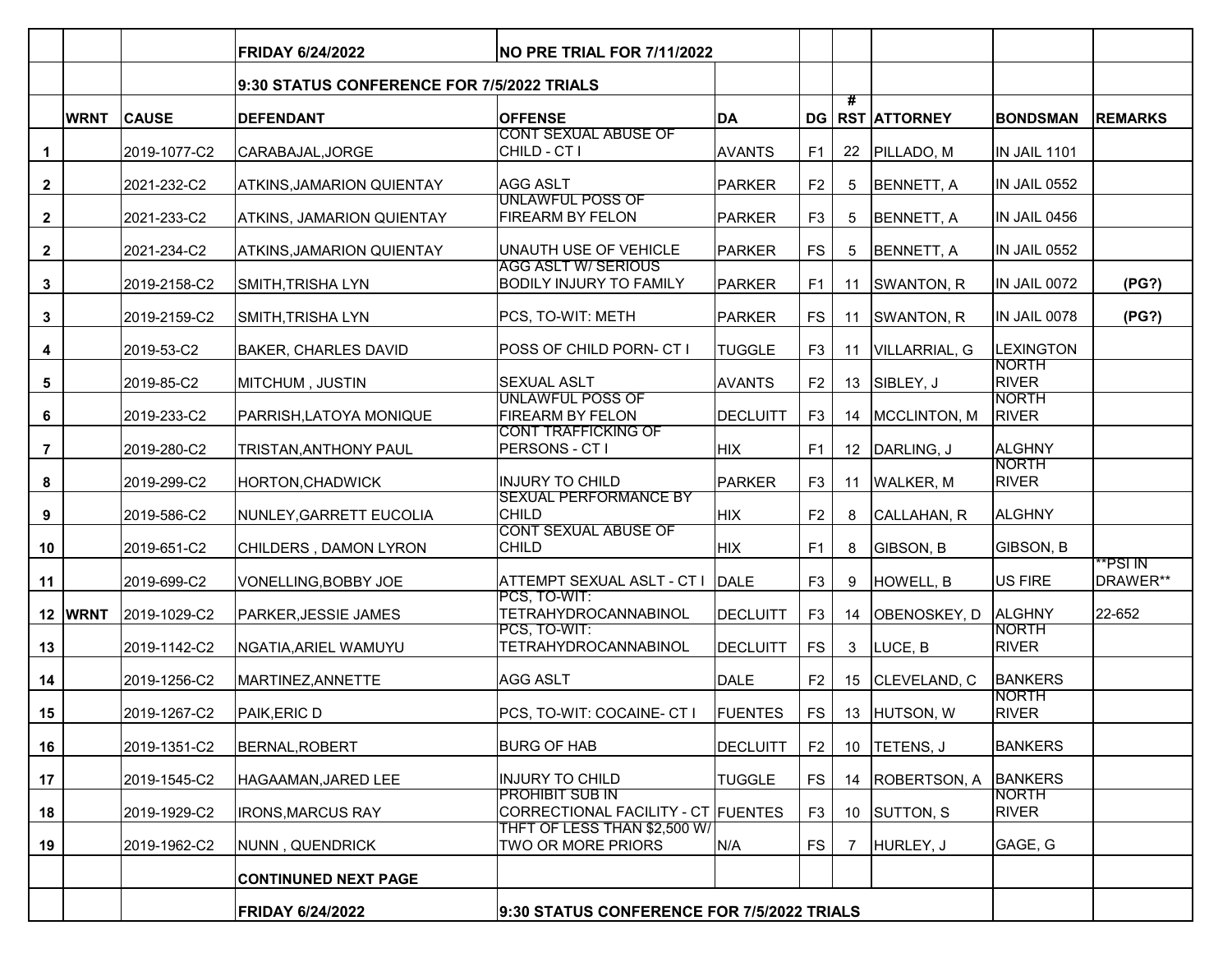|    | <b>WRNT</b> | <b>CAUSE</b>      | <b>DEFENDANT</b>              | <b>OFFENSE</b>                                          | DA              |                | #               | <b>DG RST ATTORNEY</b> | <b>BONDSMAN</b>                | <b>REMARKS</b> |
|----|-------------|-------------------|-------------------------------|---------------------------------------------------------|-----------------|----------------|-----------------|------------------------|--------------------------------|----------------|
| 20 |             | 2019-1993-C2      | STEWART, TARVIS MONTE         | THFT OF LESS THAN \$2,500 W/<br>TWO OR MORE PRIORS      | DALE            | <b>FS</b>      |                 | 12   MCCLINTON, M      | <b>NORTH</b><br><b>RIVER</b>   |                |
|    |             |                   |                               | PCS, TO-WIT: METH - CT I                                |                 | <b>FS</b>      |                 | 13 STEM, R             | <b>NORTH</b><br><b>RIVER</b>   |                |
| 21 |             | 2019-2015-C2      | <b>WRIGHTER, PAUL</b>         |                                                         | <b>DECLUITT</b> |                |                 |                        |                                |                |
| 22 |             | 2019-2026-C2      | ANDERSON,RASHAUNDRA TAREE     | DWI W/ CHILD PASSENGER<br><b>ONLINE SOLICITATION OF</b> | DECLUITT        | <b>FS</b>      | 6               | PETERSON, S            | <b>PR BOND</b><br><b>NORTH</b> |                |
| 23 |             | 2019-2056-C2      | DODSON, KIMBRY JALANCE        | <b>MINOR</b>                                            | <b>AVANTS</b>   | F <sub>2</sub> | 13              | HOWELL, B              | <b>RIVER</b>                   |                |
| 24 |             | 2019-2092-C2      | KEENAN, BARRY JOSEPH          | <b>BOATING WHILE INTOX -</b><br><b>FELONY</b>           | DECLUITT        | F <sub>3</sub> | 12 <sup>2</sup> | STOKES, D              | <b>US FIRE</b>                 |                |
| 25 |             | 2019-2211-C2      | HALL, CHRISTOPHER LAMAR       | AGG ASLT W/ DEADLY WEP -<br>CT <sub>I</sub>             | PARKER          | F <sub>2</sub> | 3               | HUDSON, D              | <b>ALGHNY</b>                  |                |
|    |             |                   |                               |                                                         |                 |                |                 | CARROLL-               |                                |                |
| 26 |             | 2019-2274-C2      | <b>WHITE, JUSTIN CARTANIA</b> | <b>INJURY TO CHILD</b>                                  | <b>FUENTES</b>  | F <sub>3</sub> | 10              | CURTIS, T<br>CARROLL-  | <b>ALGHNY</b>                  |                |
| 27 |             | 2019-2373-C2      | AKERS,DIMINQUE                | <b>RETALIATION</b>                                      | <b>DALE</b>     | F <sub>3</sub> | 10              | CURTIS, T              | <b>PICKENS</b>                 |                |
| 28 |             | 2019-2486-C2      | <b>WILLIAMS, CELICIA F</b>    | AGG ASLT                                                | <b>AVANTS</b>   | F <sub>2</sub> | 5               | FREUD, J               | <b>G&amp;S BAIL</b>            |                |
| 29 |             | 2020-54-C2        | THOMPSON, PAUL T              | <b>INJURY TO CHILD BY</b><br>OMISSION - CT I            | MCMULLAN F3     |                | 5               | SCHWIEGER, S           | <b>ASH BAIL</b>                | COD 20-53      |
|    |             |                   |                               |                                                         |                 |                |                 |                        |                                |                |
| 30 |             | 2020-73-C2        | POSEY,ANDREW CHESTON          | AGG ASLT                                                | DALE            | F <sub>2</sub> | 3               | REYNA, A               | <b>BANKERS</b>                 |                |
| 31 |             | 2020-142-C2       | LEWIS, ANSON TREYMAINE        | PCS, TO-WIT: METH<br>THFT OF LESS THAN \$2,500 W/       | DALE            | <b>FS</b>      | 4               | LUCE, B                | <b>BANKERS</b>                 |                |
| 32 |             | 2020-192-C2       | GOBER, RANDY DARNELL          | <b>TWO MORE MORE PRIORS</b>                             | <b>FUENTES</b>  | <b>FS</b>      |                 | 10 MILAM, J            | <b>ALGHNY</b>                  |                |
|    | 33 WRNT     | 2020-416-C2       | RANGEL, VANESSA DEE           | PCS, TO-WIT: METH                                       | DALE            | <b>FS</b>      | 11              | <b>WALKER, A</b>       | <b>BANKERS</b>                 |                |
| 34 |             | 2020-487-C2       | HORNE,TELVIN JAMAAL           | AGG ASLT W/ DEADLY WEP                                  | <b>DECLUITT</b> | F <sub>2</sub> | 10 <sup>1</sup> | SWANTON, R             | <b>BANKERS</b>                 |                |
| 35 |             | 2020-509-C2       | PARSONS, STORMIE              | PCS, TO-WIT: METH                                       | DALE            | <b>FS</b>      | 9               | <b>BETZLER, K</b>      | <b>BANKERS</b>                 |                |
| 36 |             | 2020-591-C2       | STERLING, DENEEK VESHAWN      | PCS, TO-WIT: METH (ENH)                                 | <b>PARKER</b>   | F1             | 3               | HUDSON, D              | <b>ALGHNY</b>                  |                |
| 37 |             | 2020-615-C2       | <b>BIBLE, RONALD CLAYTON</b>  | DEL OF CS, TO-WIT: HEROIN                               | DALE            | F <sub>2</sub> | 10 <sup>1</sup> | LANNEN, B              | <b>NORTH</b><br><b>RIVER</b>   |                |
| 37 |             | 2020-616-C2       | <b>BIBLE, RONALD CLAYTON</b>  | <b>DEADLY CONDUCT</b>                                   | DALE            | F <sub>3</sub> | 10 <sup>°</sup> | LANNEN, B              | <b>NORTH</b><br><b>RIVER</b>   |                |
| 37 |             | 2020-1196-C2      | BIBLE, RONALD CLAYTON         | DEL OF CS, TO-WIT: HEROIN                               | DALE            | F <sub>1</sub> |                 | 10  LANNEN, B          | <b>NORTH</b><br><b>RIVER</b>   |                |
|    |             |                   |                               |                                                         |                 |                |                 |                        |                                |                |
| 38 |             | 2020-1874-C2      | <b>WEST, CHRISTOPHER JOHN</b> | UNAUTH USE OF VEHICLE<br><b>ASLT F/V BY OCCLUSION</b>   | DALE            | <b>FS</b>      | 4               | <b>BETZLER, K</b>      | <b>ALGHNY</b>                  |                |
| 39 |             | 2021-61-C2        | MOSELY, DEWIGHT DEWAYNE       | (HAB)                                                   | DALE            | F <sub>3</sub> | 3               | TETENS, J              | <b>ALGHNY</b>                  |                |
|    |             |                   |                               |                                                         |                 |                |                 |                        |                                |                |
|    |             |                   | <b>CONTINUNED NEXT PAGE</b>   |                                                         |                 |                |                 |                        |                                |                |
|    |             |                   | <b>FRIDAY 6/24/2022</b>       | 9:30 STATUS CONFERENCE FOR 7/5/2022 TRIALS              |                 |                |                 |                        |                                |                |
|    |             | <b>WRNT CAUSE</b> | <b>DEFENDANT</b>              | <b>OFFENSE</b>                                          | DA              |                |                 | <b>DG RST ATTORNEY</b> | <b>BONDSMAN</b>                | <b>REMARKS</b> |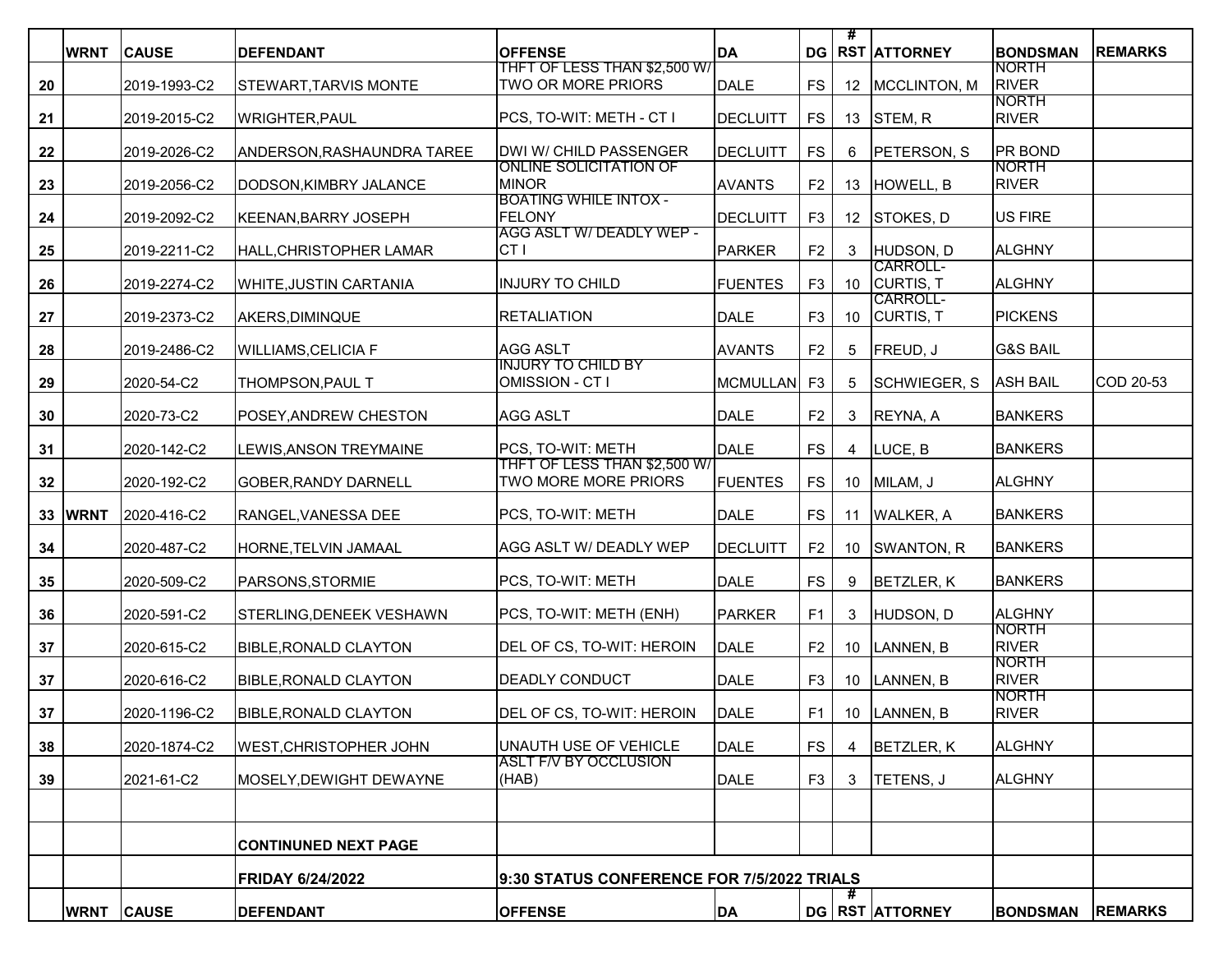| 40 | 2021-101-C2  | FRANCO, NATASHA                   | <b>IFORGERY</b>                                      | DALE           | F <sub>3</sub> | 3              | STAPP, W      | <b>ALGHNY</b>                 |            |
|----|--------------|-----------------------------------|------------------------------------------------------|----------------|----------------|----------------|---------------|-------------------------------|------------|
| 40 | 2022-934-C2  | FRANCO, NATASHA ELIZABETH         | PCS, TO WIT: COCAINE                                 | PARKER         | <b>FS</b>      | 1              | STAPP, W      | <b>ALGHNY</b>                 |            |
| 41 | 2021-131-C2  | ALLEN, SCOTT RAY                  | DWI - FELONY                                         | <b>FUENTES</b> | F <sub>3</sub> | 5              | CLEVELAND, C  | <b>NORTH</b><br><b>RIVER</b>  |            |
| 42 | 2021-132-C2  | ANDERSON, TRENTON LEWIS           | AGG SEXUAL ASLT OF CHILD -<br>CT <sub>1</sub>        | <b>AVANTS</b>  | F <sub>1</sub> | 5              | REYNA, A      | <b>LEXINGTON</b>              |            |
| 43 | 2021-145-C2  | CLAKELY, JOE LUST                 | ASLT AGAINST PO - CT I                               | PARKER         | F <sub>2</sub> | 4              | DONAHUE, J    | US FIRE                       |            |
| 44 | 2021-197-C2  | <b>PRICE, FABIAN JAMAR</b>        | PCS. TO-WIT: METH                                    | <b>FUENTES</b> | F <sub>2</sub> | 3              | HUDSON, D     | <b>NORTH</b><br><b>RIVER</b>  |            |
| 44 | 2021-1247-C2 | <b>PRICE, FABIAN JAMAR</b>        | PCS W/ INT TO DEL, TO-WIT<br><b>METH</b>             | <b>FUENTES</b> | F1             | 3              | OBENOSKEY, D  | <b>NORTH</b><br><b>RIVER</b>  |            |
| 45 | 2021-219-C2  | <b>WOODS, KENNETH EARL</b>        | <b>ASLT F/V BY OCCLUSION</b><br>(ENH)                | DECLUITT       | F <sub>2</sub> | 3              | HUDSON, D     | <b>NORTH</b><br><b>RIVER</b>  |            |
| 46 | 2021-423-C2  | <b>VENEGAS, ELIAZAR GUILLERMO</b> | PCS, TO-WIT:<br><b>TETRAHYDROCANNABINOLS</b>         | PARKER         | F <sub>2</sub> | 3              | WALKER, M     | <b>LEXINGTON</b>              |            |
| 47 | 2021-553-C2  | <b>FREE, MICHAEL KEITH</b>        | <b>CONT SEXUAL ABUSE OF</b><br>CHILD-CT I            | <b>AVANTS</b>  | F1             | 4              | VILLARRIAL, G | <b>US FIRE</b>                |            |
| 48 | 2021-797-C2  | OKEEFE, SADIE MARIE               | ABANDONING CHILD- CT I                               | <b>AVANTS</b>  | F <sub>2</sub> | 3              | GARZA, R      | <b>PICKENS</b>                |            |
| 49 | 2021-882-C2  | TOMPKINS, JOCELYNN ANNETTE        | THFT OF \$2,500 OR MORE BUT<br>LESS THAN \$30.000    | PARKER         | <b>FS</b>      | 3              | HURLEY, J     | <b>BANKERS</b>                |            |
| 50 | 2021-976-C2  | RICHARDSON,DANTAWN KENSHA         | <b>EVADING ARR/DET W/</b><br><b>VEHICLE</b>          | <b>SMITH</b>   | F <sub>3</sub> | 3              | MARTINEZ, P   | <b>ALGHNY</b>                 | COD 21-975 |
| 50 | 2021-1363-C2 | RICHARDSON, DANTAWN KENSHA        | <b>AGG ASLT</b>                                      | SMITH          | F2             | 3              | MARTINEZ, P   | <b>ALGHNY</b>                 |            |
| 50 | 2021-1364-C2 | RICHARDSON,DANTAWN KENSHA         | <b>DEADLY CONDUCT - CT I</b>                         | <b>PRUITT</b>  | F <sub>2</sub> | 3              | MARTINEZ, P   | <b>ALGHNY</b>                 |            |
| 51 | 2021-1352-C2 | MALDONADO, ADRIAN OMAR            | PCS, TO-WIT: COCAINE                                 | DALE           | <b>FS</b>      | $\mathbf{2}$   | TETENS, J     | <b>ALGHNY</b>                 |            |
| 52 | 2021-1443-C2 | <b>VISE, SAMUEL BENJAMIN</b>      | AGG ASLT                                             | <b>FUENTES</b> | F <sub>2</sub> | 3              | MARTINEZ. P   | US FIRE                       |            |
| 53 | 2021-1457-C2 | COLLINS, STEPHEN MARK             | <b>SEXUAL ASLT</b>                                   | <b>FUENTES</b> | F2             | $\overline{2}$ | LESSMAN, K    | <b>BREAK'EM</b><br><b>OUT</b> |            |
| 54 | 2021-1608-C2 | <b>BROWN, ANTHONY DWAYNE</b>      | SEXUAL ASLT OF CHILD                                 | HIX)           | F <sub>2</sub> | 2              | MARTINEZ, P   | <b>ALGHNY</b>                 |            |
| 55 | 2022-101-C2  | WHITE, ANDREW                     | <b>IMPROP REL BETWEEN</b><br>EDUCATOR & STUDENT-CT I | <b>HIX</b>     | F2             |                | MANNING, A    | <b>NORTH</b><br><b>RIVER</b>  |            |
| 56 | 2022-165-C2  | TINSLEY.CARRIE ELIZABETH          | PCS. TO WIT: METH                                    | DALE           | <b>FS</b>      |                | OBENOSKEY, D  | <b>ALGHNY</b>                 |            |
|    |              |                                   |                                                      |                |                |                |               |                               |            |
|    |              |                                   |                                                      |                |                |                |               |                               |            |
|    |              |                                   |                                                      |                |                |                |               |                               |            |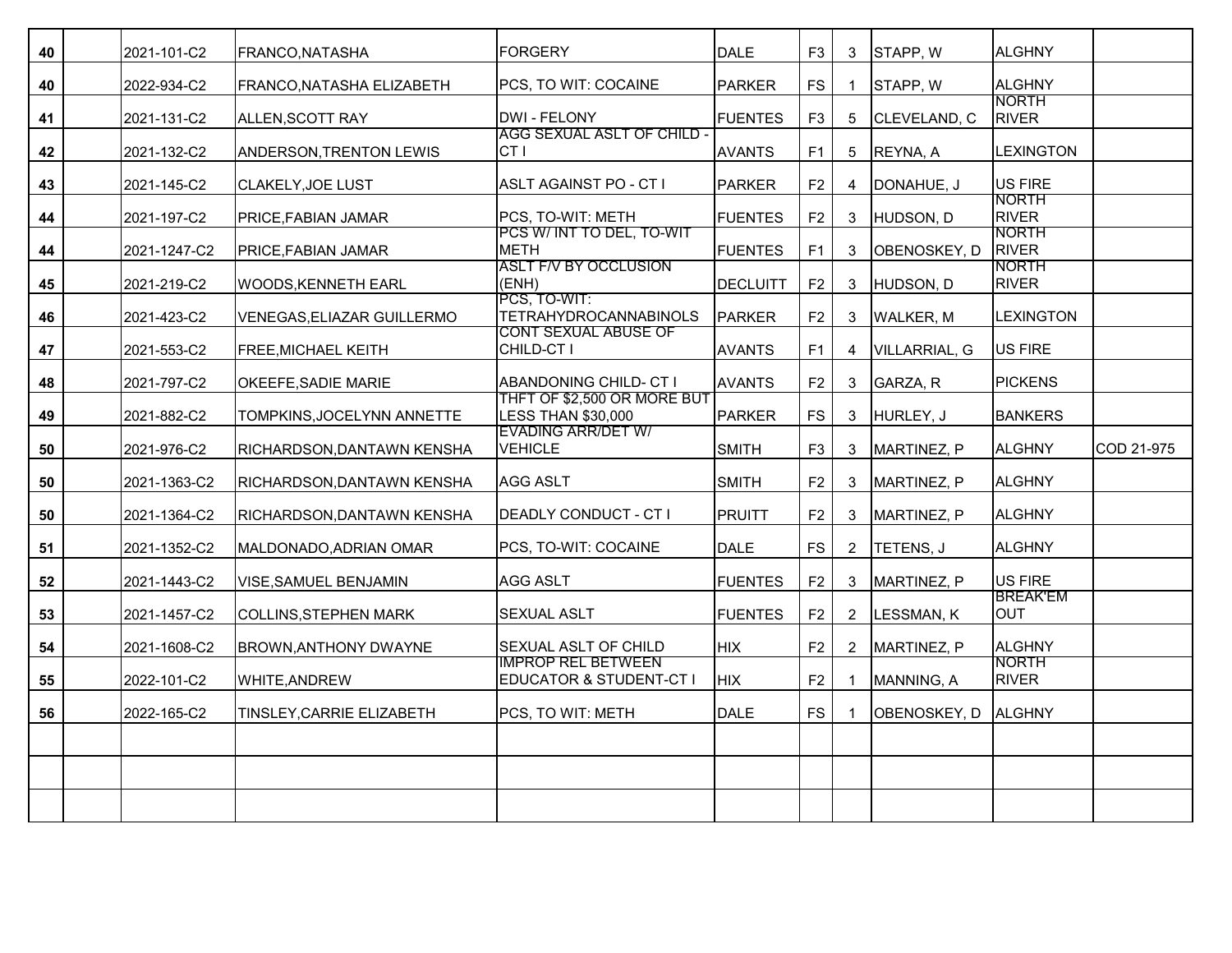|                 |                   | <b>FRIDAY 6/24/2022</b>           | 9:30 TRIAL DOCKET FOR 6/27/2022 TRIALS                     |                |                |                |                     |                 |                                  |
|-----------------|-------------------|-----------------------------------|------------------------------------------------------------|----------------|----------------|----------------|---------------------|-----------------|----------------------------------|
|                 | <b>WRNT CAUSE</b> | <b>DEFENDANT</b>                  | <b>OFFENSE</b>                                             | DA             | <b>DG</b>      | #              | <b>RST ATTORNEY</b> | <b>BONDSMAN</b> | <b>REMARKS</b>                   |
| $\mathbf{1}$    | 2017-1854-C2      | CLAY, TYLER                       | CAPITAL MURDER (CAP)                                       | PARKER         | F1             | $\overline{2}$ | STEM, R             | IN JAIL 0212    | <b>PRIORITY COD</b><br>2017-1853 |
| $\mathbf{2}$    | 2020-290-C2       | LAGWAY, JAMES EDWARD              | <b>AGG SEXUAL ASLT OF</b><br>CHILD-CTI                     | <b>AVANTS</b>  | F1             |                | 18 GATELY, S        | IN JAIL 0934    |                                  |
| $\mathbf{3}$    | 2021-65-C2        | <b>PECINA, TERENCE THEODOLO</b>   | <b>ASLT AGAINST PREGNANT</b><br><b>WOMAN</b>               | <b>TUGGLE</b>  | F <sub>3</sub> |                | 10 KING, C          | IN JAIL 0421    | 15-2434 REV                      |
| $\mathbf{3}$    | 2021-871-C2       | PECINA,TERENCE THEODOLO           | <b>CONT SEXUAL ABUSE OF</b><br>YOUNG CHILD                 | <b>TUGGLE</b>  | F <sub>1</sub> |                | 10 GATELY, S        | IN JAIL 0415    | 15-2434 REV                      |
| 4               | 2021-1051-C2      | ROLLINS, BRONCHA LAMONT           | AGG ASSAULT (HAB) - CT I                                   | <b>PARKER</b>  | F <sub>2</sub> | 7              | <b>REYNA, A</b>     | IN JAIL 0410    |                                  |
| $5\phantom{.0}$ | 2021-1277-C2      | BROWN,STEPHEN LLOYD               | <b>CONT VIOLENCE AGAINST</b><br><b>FAMILY</b>              | PARKER         | F <sub>3</sub> | 4              | STAPP, W            | IN JAIL 0347    |                                  |
| 6               | 2018-862-C2       | <b>ROCHA, ADRIAN</b>              | THFT OF \$2,500 OR MORE<br>BUT LESS THAN \$30,000          | <b>DALE</b>    | <b>FS</b>      | 6              | <b>FLORES, P</b>    | <b>PENA</b>     |                                  |
| 6               | 2018-1604-C2      | ROCHA-ALANIS, ADRIAN IVAN         | <b>SECURE EXECUTION OF</b><br>DOC BY DECEP                 | <b>DALE</b>    | <b>FS</b>      | 6              | <b>FLORES, P</b>    | PENA            | <b>PSI IN</b><br>DRAWER          |
| 6               | 2021-1844-C2      | ROCHA-ALANIS, ADRIAN IVAN         | THFT OF \$30,000 OR MORE<br><b>BUT LESS THAN \$150,000</b> | <b>DALE</b>    | F <sub>2</sub> | 4              | <b>FLORES, P</b>    | <b>GONZALES</b> |                                  |
| $\overline{7}$  | 2019-996-C2       | <b>BLAIN, DAYLON</b>              | THFT OF \$30,000 OR MORE<br>BUT LESS THAN \$150,000        | <b>FUENTES</b> | F <sub>2</sub> | 11             | VILLARRIAL, G       | <b>PICKENS</b>  |                                  |
| 8               | 2019-1170-C2      | HENDERSON, ALEX JAMES             | <b>ASLT F/V W/ PRIOR</b>                                   | PARKER         | F <sub>3</sub> | 7              | <b>FREDERICK, P</b> | <b>ALGHNY</b>   |                                  |
| 9               | 2019-1690-C2      | GONZALES , ERIC                   | <b>IND W/ CHILD BY CONTACT</b><br>- CT I                   | <b>AVANTS</b>  | F <sub>2</sub> | 9              | REYNA, A            | <b>BANKERS</b>  |                                  |
| 10              | 2019-2224-C2      | LANE, DEBORAH PRISCILLA           | <b>HINDERING APP</b>                                       | PARKER         | F <sub>3</sub> |                | 13   WALKER, M      | <b>ALGHNY</b>   | COD 19-2225                      |
| 11              | 2019-2225-C2      | LANE, RONALD MATTHEWS             | <b>HINDERING APP</b>                                       | PARKER         | F <sub>3</sub> |                | 14 HUTSON, W        | <b>ALGHNY</b>   | COD 2224                         |
| 12              | 2019-2249-C2      | <b>ROBERT, JEREMY J</b>           | <b>CONT SEXUAL ABUSE OF</b><br>YOUNG CHILD                 | <b>HIX</b>     | F1             | 4              | REYNA, A            | <b>PR BOND</b>  |                                  |
| 13              | 2020-13-C2        | CONSTANCIO,NOEMI ISABELLE         | IINJURY TO CHILD                                           | <b>TUGGLE</b>  | F1             | 11             | STAPP, W            | <b>ALGHNY</b>   |                                  |
| 14              | 2020-143-C2       | LIRA GUTIERREZ, ISRAEL            | PCS, TO-WIT: COCAINE -<br>CT <sub>I</sub>                  | <b>DALE</b>    | <b>FS</b>      | 11             | <b>FLORES, P</b>    | GONZALES        |                                  |
| 15              | 2020-154-C2       | VAUGHN, KELVIN                    | PCS W/ INT TO DEL, TO-<br><b>WIT: COCAINE</b>              | <b>DALE</b>    | F1             | 11             | DARLING, J          | <b>ALGHNY</b>   |                                  |
| 16              | 2020-353-C2       | <b>CURRIN, KEVIN RAE</b>          | <b>PROMOTION OF</b><br><b>PROSTITUTION</b>                 | <b>AVANTS</b>  | F <sub>3</sub> | 9              | SIMER, M            | <b>BANKERS</b>  |                                  |
| 17              | 2020-1678-C2      | POUNDER, LISA ANN                 | THFT OF \$2,500 OR MORE<br>BUT LESS THAN \$30,000          | PARKER         | F <sub>3</sub> | 4              | DARLING, J          | <b>ALGHNY</b>   |                                  |
| 18              | 2020-1840-C2      | GOLDEN, BRIAN DOUGLAS             | AGG ASSAULT- CT I                                          | <b>PARKER</b>  | F <sub>2</sub> | 6              | DARLING, J          | PENA            |                                  |
| 19              | 2021-139-C2       | <b>BOOKER, CHA RAVEN CHARISSE</b> | <b>INJURY TO CHILD</b>                                     | <b>DALE</b>    | F <sub>2</sub> |                | DARLING, J          | <b>ALGHNY</b>   |                                  |
| 20              | 2021-189-C2       | MORENO, GUSTAVO LEIJA             | PCS, TO-WIT: METH                                          | <b>FUENTES</b> | FS             | -1             | FREUD, J            | <b>PR BOND</b>  |                                  |
|                 |                   | <b>CONTINUED NEXT PAGE</b>        |                                                            |                |                |                |                     |                 |                                  |
|                 |                   | <b>FRIDAY 6/24/2022</b>           | 9:30 TRIAL DOCKET FOR 6/27/2022 TRIALS                     |                |                |                |                     |                 |                                  |